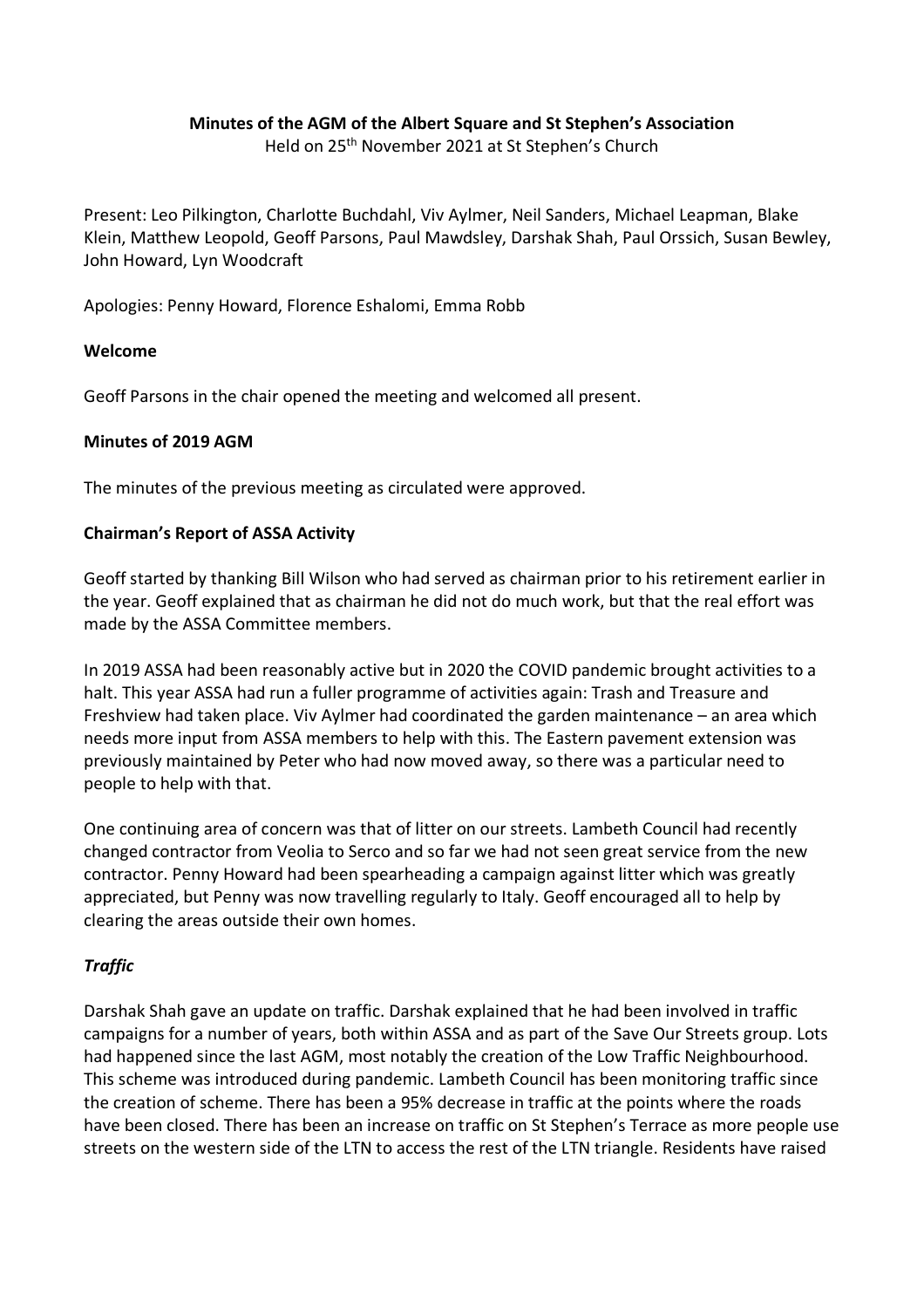concerns on both the volume and speed of traffic on St Stephen's Terrace. Residents of the Mursell estate have also raised concerns about traffic using the road through the estate as a cut-through.

Formal consultation on the LTN had taken place in September and October. ASSA made a submission broadly supporting the scheme but asking for amendments to reduce volume of traffic on St Stephen's Terrace. ASSA had also made the suggestion that rather than lavish more effort and money on improving the areas immediately around the traffic barriers, money should instead be used on other areas of the triangle.

Darshak took questions from the floor. Susan Bewley asked if ASSA strategy was to work alone or with the SOS group. Darshak explained that ASSA does both. ASSA made our own submission to the consultation, but continued to work with SOS. Susan stressed how working together with other residents associations had been crucial in delivering the LTN.

Michael Leapman raised the issue of large Co-Op lorries reversing around the corners and the increase in traffic on South Lambeth Road and other roads around the border. He was personally against the LTN.

Paul Orssich commented that traffic has increased, but he thought levels were tolerable. However, he noted that the speed of traffic had increased. Paul also raised the issue of the bin outside his house which was still being used for domestic waste. He advocated the conversion of the bin to a dog waste bin.

Leo Pilkington asked if the camera that monitored the LTN restriction on Albert Square caught motorcyclists who rode on the pavement. Geoff suggested raising this with the Council as use of the pavement is dangerous.

# *Events*

Paul Mawdsley then gave an update on ASSA events. Since the lifting of COVID restrictions we had held two successful events: the Trash and Treasure street sale held in early June, and the Freshview event in October. Support for Trash and Treasure was strong in terms of stall holders, with a good number of stalls setup on all the ASSA streets, but customers and sales were down on prior years. Paul attributed this to a reduction in drive-by traffic due to the LTN and also due to the event being held quite soon after the end of lockdown, when many people were still limiting their activity. ASSA planned to hold the event again next year, in its usual slot of early May.

The Freshview event was an opportunity for ASSA members to come together to help tidy the streets and maintain the communal beds and planters, with the council providing a skip and top soil. Paul reported that the event had been supported by a small but enthusiastic team of helpers.

Susan Bewley suggested involving other SoS member associations with our events and coordinating events across the triangle, to get a larger take up. Susan also flagged that she was organising a group of local litter pickers who would be picking litter after the weekly bin collection, when there was often a lot of rubbish on the street.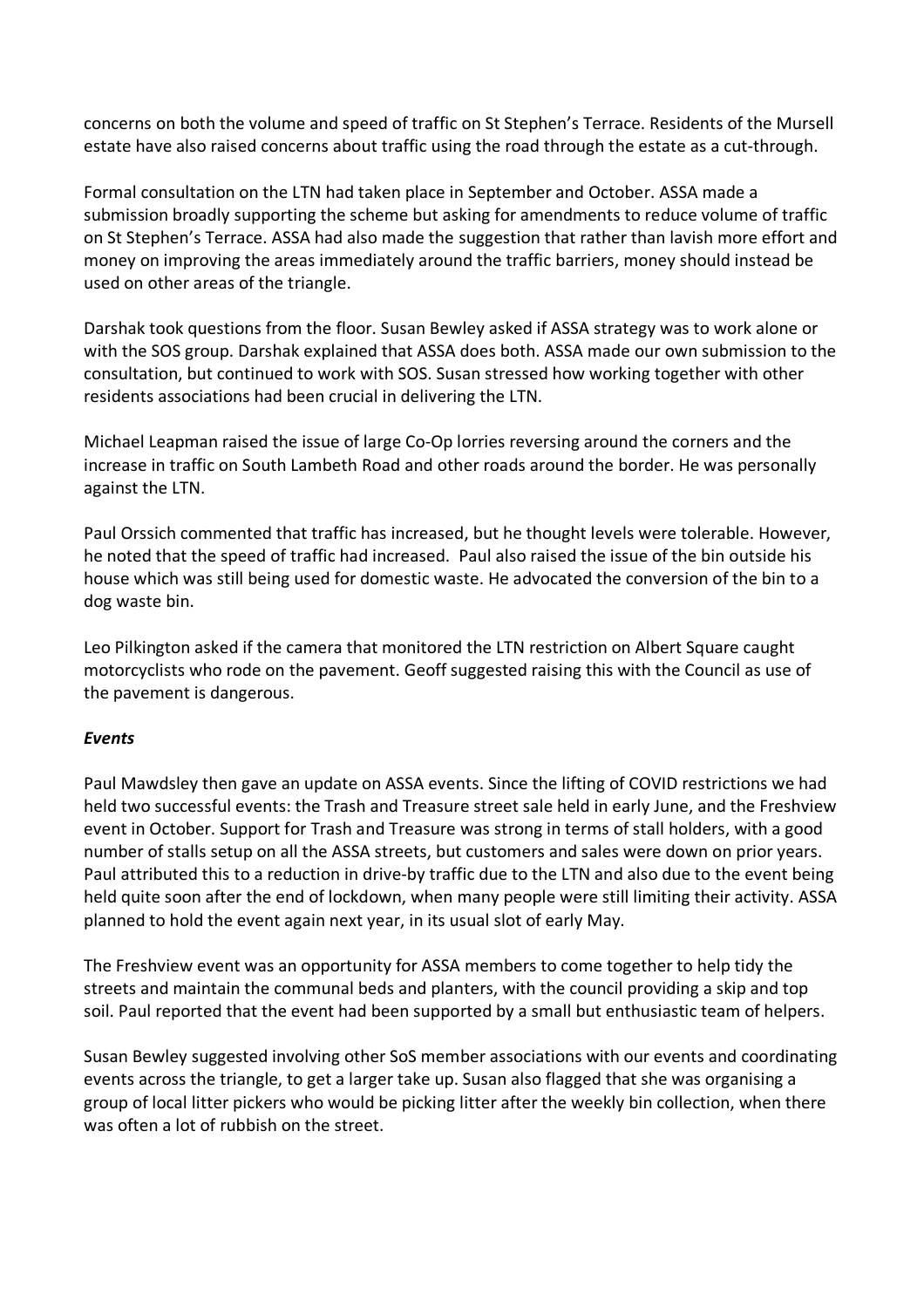# *Planning*

Matthew Leopold gave an update on planning issues. He reported that ASSA was working well with other association. Matthew was still trying to get added to relevant distribution lists at Lambeth Council, so he asked all ASSA members to flag any planning applications that they become aware of.

# *Garden Maintenance*

Geoff gave an update on local gardening efforts. There was some great planting in the area but we had a real need for help from more residents. Ideally an individual would take responsibility for each of the communal beds.

## *Litter*

Geoff encouraged ASSA members to take individual responsibility once a week to clear outside their home, in addition to a team that would make more sporadic efforts. Leo raised the issue of the flower beds on the Albert Square approach road which become a little trap, mostly for items discarded from cars that park on the road. Geoff suggested an increase in signage although others were sceptical that these would be effective. Paul suggested encouraging Lambeth to issue fines perhaps using Community Warden / Traffic Wardens. John Howard flagged that the biggest problem areas for litter were the areas around the Co-Op and the Albert Square approach road, which were away from people's homes. These areas would need the attention of a litter team.

Leo raised the issue of rubbish being dumped around the bins on the Albert Square approach road. This is exacerbated by the fact that the locks on the bin holders do not work. ASSA will raise this with the council.

Susan raised the use of a WhatsApp group to encourage participation in litter collection efforts. Paul explained that the Google Groups mailing list has around 55 members and efforts were made regularly to increase subscription. Matthew explained that ASSA were planning to increase the reach of email list via a door knocking campaign when the weather improved and the days were longer.

#### *Finance*

Paul presented the financial report, which covered a two-year period. He explained that income and expenditure had both been low, with £350 of income from filming company donations, and expenditure of £126 over the two-year period. Total assets now stood at £1,967.

# *Election of Committee*

The following were elected to the ASSA committee:

Adam Brain Matthew Leopold Blake Kline Paul Mawdsley